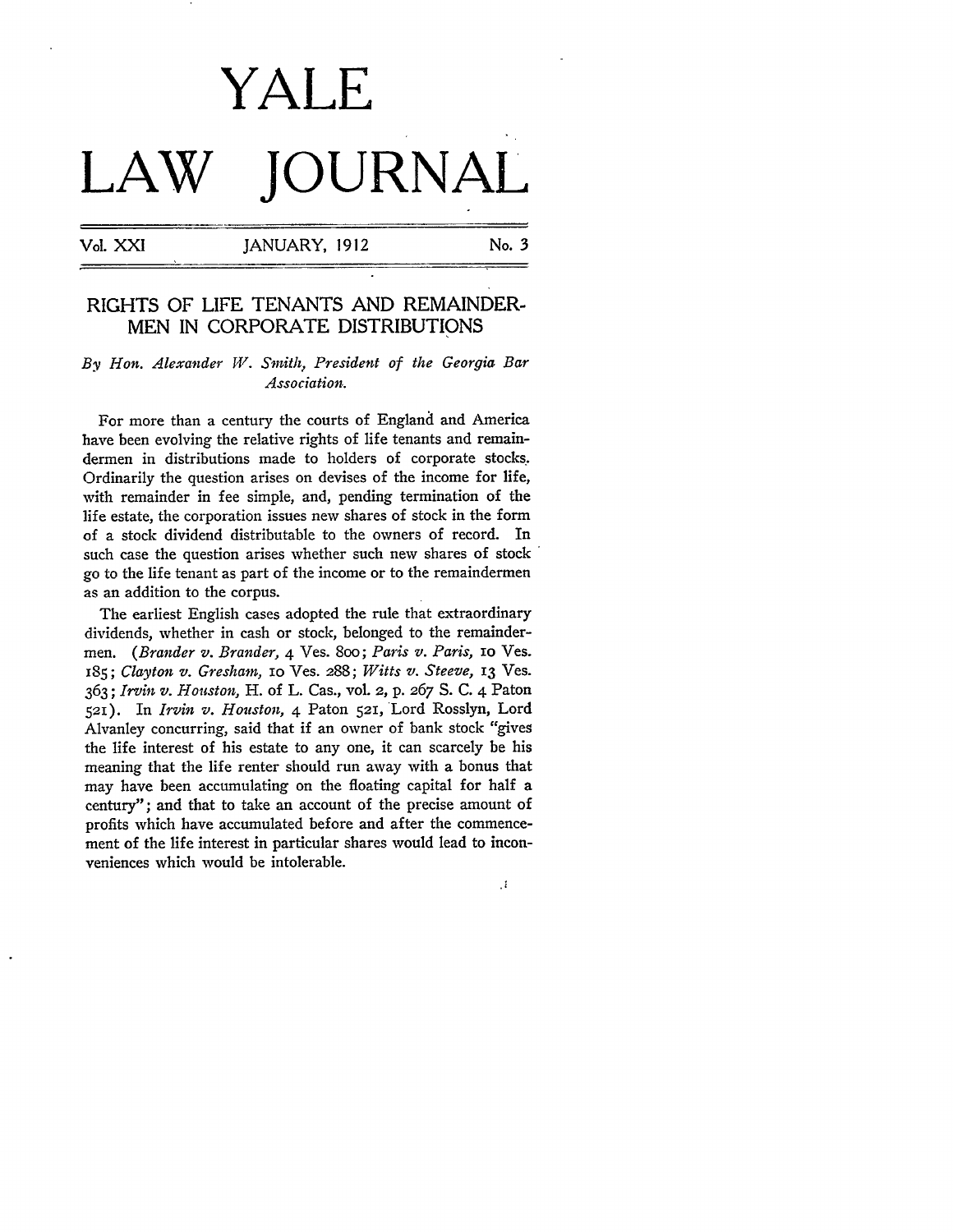In later cases extra dividends, declared as such (cash dividends), were held to go to the life tenant, but stock dividends to the remaindermen. *(It* re Barton's *Trust,* L. R. 5 **Eq.** 238; *Price v. Anderson,* **15** Sim. 473; *Sproule* v. Bouch, L. R. 29 Chan. Div. 635, 653, 659; *Bouch v. Sproule,* L. R. 12 App. Cas. 385). In *Barton's Trust* shares in a steam navigation company were settled by their owner upon trust to pay "the interest, dividends, shares of profits or annual proceeds," to a woman during her life, and after her death in trust for her children. The directors, acting within the scope of their authority, retained part of a half year's profits, and applied it to pay for new boats, and the company passed a resolution to issue to existing shareholders new shares representing the money so applied. It was argued that "the company had no power to compel the tenant for life to risk any more in the venture than the shares originally held, and could not be allowed for themselves **by** declaring or witholding a dividend out of the profits, to alter the rights as between tenant for life and remaindermen." But Vice-Chancellor Wood (afterwards Lord Chancellor Hatherley) held otherwise, and said: "As long as the company have the profits of the half year in their hands, it is for them to say what they will do with it, subject, of course, to the rule and regulations of the company". "The dividend to which a tenant for life is entitled is the dividend which the company chooses to declare. And when the company meet and say that they will not declare a dividend, but will carry over some portion of the half year's earning to the capital account, and turn it into capital, it is competent for them, **I** apprehend, to do so; and when this is done, everybody is bound by it, and the tenant for life of those shares cannot complain. The only mode in which a tenant for life could act would be to use his influence with his trustees as to their votes with reference to the proposed arrangement." "If a man has his shares placed in settlement, he gives his trustees, in whose name they stand, a power of voting, and he must use his influence to get them to vote as he wishes. But where the company, by a majority of their votes, have said that they will not divide this money, but turn it all into capital, capital it must be from that time. I think that this is the true principle, and I must hold that these additional shares form part of the capital fund under the settlement, and went to the children, and not to the tenant for life (their mother)."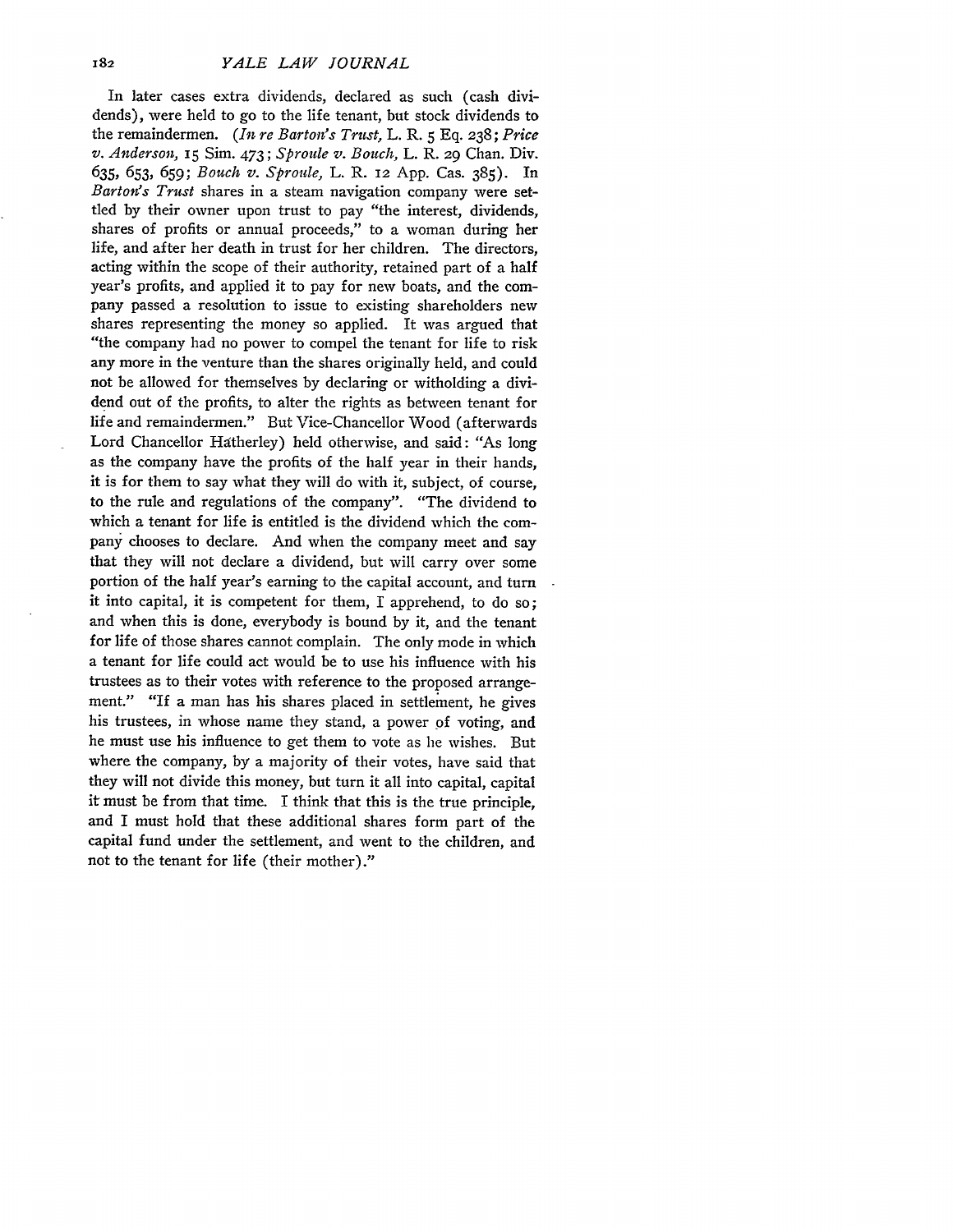In the case of *Cummings v. Boswell* (House of Lords) 2 Jur. N. S. **Ioo5,** iooS, decided in 1856, the rule that extraordinary or unusual dividends declared during the life estate, whether stock or cash dividends, go to the corpus and not to the income, was recognized as the general rule in Scotland as well as in England, but was not applied in that case, because the first beneficiary was not a life renter, but an absolute fiar, though during his minority, before the expiration of which the bonus was declared, the income was payable to trustees for his benefit. (A "fiar" in the Scotch Law, is he whose property is burdened with a life rent. Bouvier.) *(Preston v. Melville,* i6 Sim. 163; *Price v. Anderson.* 15 Sim. 473; *Johnson v. Johnson, 15* Jus. 714). In the recent English case of *Sproule v. Bouch,* 29 Ch. D. 653; **12** App. Cas. 397, William Bouch bequeathed to his executor in trust for his widow for life, and after her death to the executor, shares in an iron company, whose directors had power, before recommending a dividend, to set apart out of the profits such sums as they thought proper as a reserved fund. Four years after the testator's death, the company, upon the recommendation of the directors, and out of a fund so reserved in the testator's lifetime, and of undivided profits, about half of which accrued before his death, made a bonus dividend, and an allotment of new shares, with liberty to each shareholder to apply the bonus dividend in payment for the new shares. Bouch's executor took the new shares and applied the bonus dividend in payment therefor. The House of Lords, reversing the judgment of the Court of Appeal, and restoring an order of Mr. Justice Kay, held that the corporation did not pay or intend to pay any sum as a dividend, but intended to and did appropriate the undivided profits as an increase of the capital stock; that the bonus dividend was therefore capital of the testator's estate, and the widow was not entitled either to the bonus or to the new shares.

So it will be seen that in none of the English cases was it ever held that a stock dividend, or division of surplus among stockholders, went to the life tenant, the general rule being that extraordinary or unusual dividends, whether in cash or stock, went to the remaindermen, but in some exceptional cases a cash divi- -dend, larger than the usual dividend and declared in cash as a bonus, was held to belong to the life tenant.

The English rule is deduced as follows:

Ordinary dividends go to the life tenant; extraordinary dividends to the remainderman.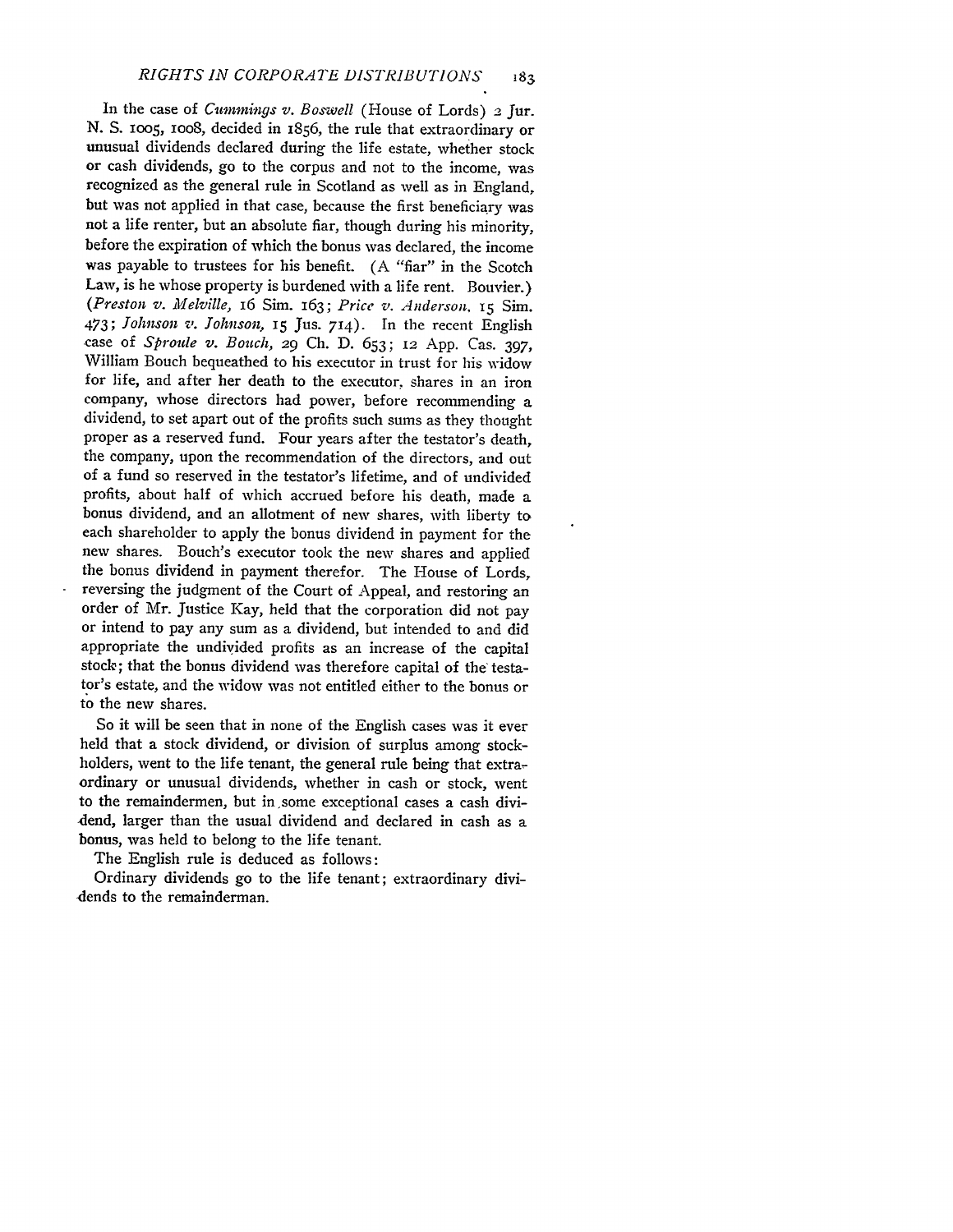While some of the commentators speak of an "American Rule" as distinguished from the English Rule, meaning thereby the rule first laid down by the Supreme Court of Pennsylvania in *Earp's Appeal,* such a designation is misleading. There are apparently many divergencies in the rulings of the American State courts, though a critical examination discloses that this divergence is more apparent than real.

The Massachusetts rule is thus stated in *Minot v. Paine*, 99 Mass. io8: "A simple rule is to regard cash dividends, however large, as income, and stock dividends, however made, as capital." *Minot v. Paine* has been followed consistently by the Supreme Court of Massachusetts. *(Adams v. Adams,* **139** Mass. 449; *D'O'oge v. Leeds,* **176** Mass. *558; Hemenway v. Hemenway, 181* Mass. 406; *Atkins v. Albree, i2* Allen, 359; *Daland v. Williams,* ioi Mass. 571; *Leland v. Hayden,* 102 Mass. 542; *Rand v. Hubbell, ii <sup>5</sup>*Mass. 461; *Gifford v. Thompson,* **Ii <sup>5</sup>**Mass. 478; *Lyman v. Pratt,* 183 Mass. 58; *Brownell v. Anthony,* 189 Mass. 442.)

The essential characteristic of a cash dividend is that it changes the title from the corporation to the stockholders, the assets of the company to the extent of the dividend being permanently and definitely reduced.

The essential characteristic of a stock dividend is that it transfers none of the corporate assets from the company to its stockholders; it does not change the amount of respective holdings in the company, but only dilutes the value of shares in exact proportion to the increase of their number. *(Gibbons v. Mahon, 136* **U. S.** 549; *Mann v. Anderson,* io6 Ga. 88; *Williams v. W. U. Tel. Co.,* 93 N. Y. 189.)

In *Hentenway v. Hemenway,* i8i Mass. 406, the stockholders of a corporation accepted an offer to sell all of the stock, the sale, however, not to include certain "treasury assets", which were to be liquidated and distributed to the stockholders as an extraordinary dividend. A dividend was declared by the directors out of these assets as "representing accumulated and undivided profits of the company." Upon a bill for instructions by trustees under a will, to determine whether the dividend should be treated as capital or income, it was held that, the directors having treated the assets as income, as they might properly do, the entire dividend should be regarded as income. It was contended by the remaindermen that the real transaction was a transfer of the corporation by a sale of the stock, and that the distribution of the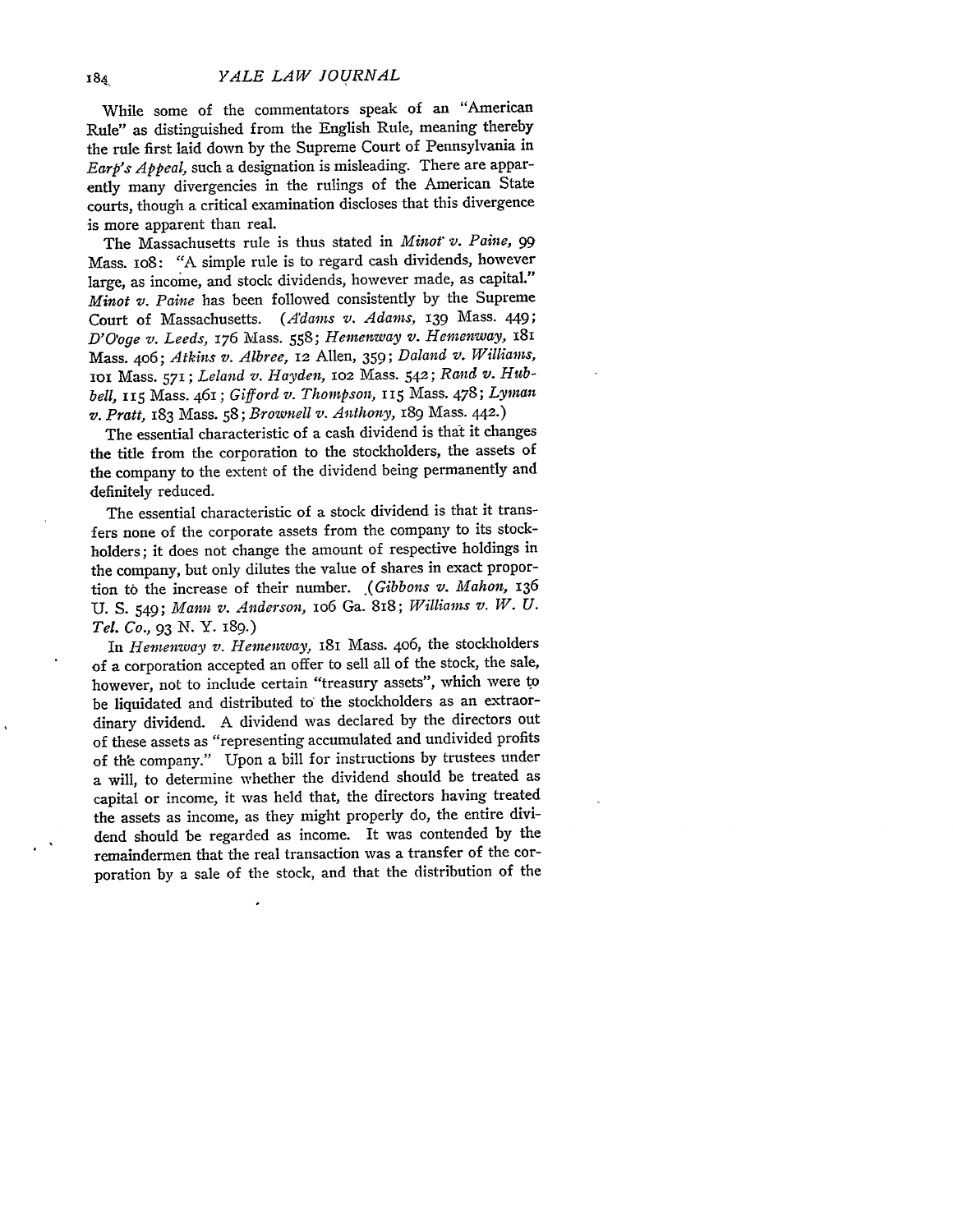assets, though in form a dividend, was in reality a part of the consideration received for the stock, and should therefore be regarded as principal, and not income. The Court assumed that, if that were the real nature of the transaction, the contention that the dividend, so-called, was principal, and not income, would have been sound; but said that it saw no reason to doubt that the description of the dividend in the vote declaring it was a true one, or that the dividend was intended to be and was a, dividend of profits.

In *Adams v. Adams,* **139** Mass. 449, the Court said that the many cases in which stock dividends have been declared to be capital, and dividends payable in money to be income, all proceed upon the ground that it is the declaration of the dividend which creates it as a dividend; and the form of the declaration, as shown by the action of the corporation construed in the usual way, determines the character of the dividend—whether it is a distribution of capital stock, or a division of profits.

In *D'Ooge v. Leeds,* 176 Mass. 558, the Court said, "The rule in Massachusetts is now well established. Everything is made toturn upon the action of the corporation. 'A simple rule is to regard cash dividends, however large, as income, and stock dividends, however made, as capital.' (Citing *M1inot v. Paine,* and other Massachusetts cases.) In considering the distribution to determine its character, substance, and not form, is regarded. The simple question in every case is whether the distribution made by the corporation is of money to be spent as income, or is of capital to be held as an investment in the corporation."

The Massachusetts rule is squared with the English rule by construing cash dividends to be ordinary dividends and stock dividends to be extraordinary dividends.

In *Brinley v. Grou,* **50** Conn. 66, the new shares went to the trustees as a part of the principal of the fund, and not to the children as part of the income. This case has been followed in Connecticut. *(Spooner v. Phillips et al.,* Conn. 16 L. R. A. 461 **;** *Boardiftan v. Mansfield,* 79 Conn. 634; *Bulkley v. Worthington, &c., Society,* 78 Conn. 526; *Smith v. Dana. 77* Conn. 543; *Boardman v. Boardman,* 78 Conn. 451.)

In *Green v. Bissell, 79* Conn. 547, the Court, in explaining the Massachusetts rule as applied to stock dividends, said: "The declaration of a stock dividend involves the creation and issue of new shares of stock. The basis of the issue, in so far as pay-

 $\mathbf{d}$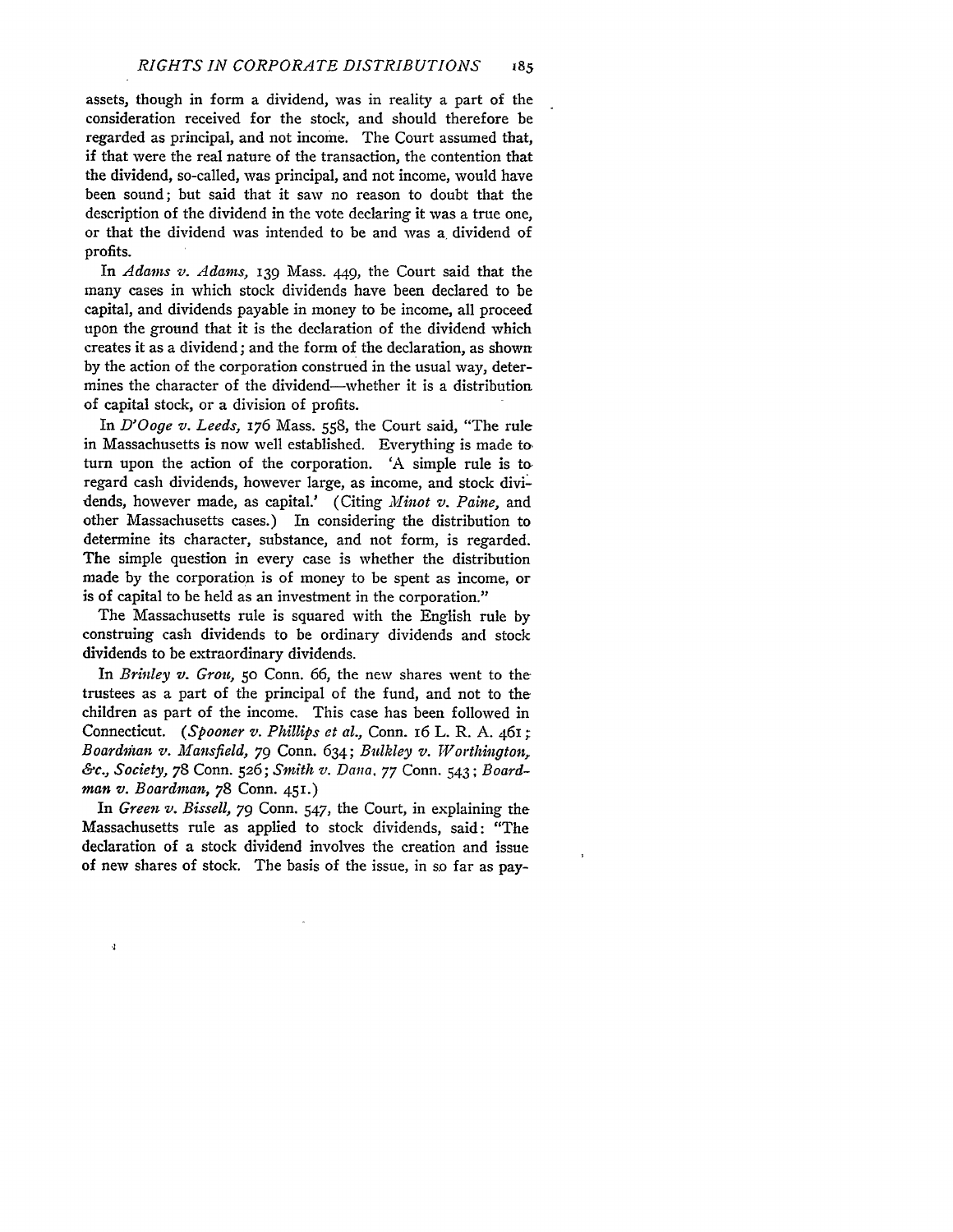ment'into the corporation is not required of the recipient, is surplus assets, which thus become converted into strict capital with all which that implies. From the process there results an increase of both the number of outstanding shares and the amount of the corporate assets which have had that peculiar dedication to the corporate uses, which entitles them to the name of capital, strictly speaking."

Quoting from *Smith v. Dana, 77* Conn. 543: "It is also one of the incidents of a stock dividend that the stockholder who receives his pro-rata proportion of a new issue, while he acquires the ownership of more shares, adds nothing to his proportionate ownership of the assets of the corporation. His holding after the new issue bears precisely the same ratio to the total of the outstanding shares of the corporation as did his previous holding to the previous total." The Connecticut Court seems to lay down the doctrine that it is universally true that surplus earnings do not, as to stockholders, partake of the character of income until they are declared as dividends; and whether they will ever be so declared is a matter of uncertainty, since, speaking generally, they may, in the discretion of the directors, although not capitalized, be for- ever retained in the corporation to serve as a part of its working capital. In this state and elsewhere it is only to surplus earnings -declared in cash that the character of income attaches, and through the medium of stock dividends they may go to capital, and permanently insure to the benefit of that interest.

The Massachusetts rule giving stock dividends to the corpus was applied *in re Brown,* **14** R. I. 371, where stock dividends were -declared from surplus, without inquiring as to the time when the surplus was earned.

In *Richardson v. Richardson, 75* Me. **570,** the Court says: "The decided preponderance of authority probably conceded the point that dividends of stock go to the capital, under all ordinary cir- -cumstances. But we are well convinced that the general rule, -deducible from the latest and wisest decisions, declared all money dividends to be profit or income, belonging to the tenant for life, including not only the usual annual dividend, but all extra divi dends or bonuses payable in cash from the earnings of the company". . . . "We think the true rule to be that when a dividend upon stock is declared by a corporation it belongs to the person holding the stock at the time, whether the holder be a life tenant or remainderman, without regard to the source from which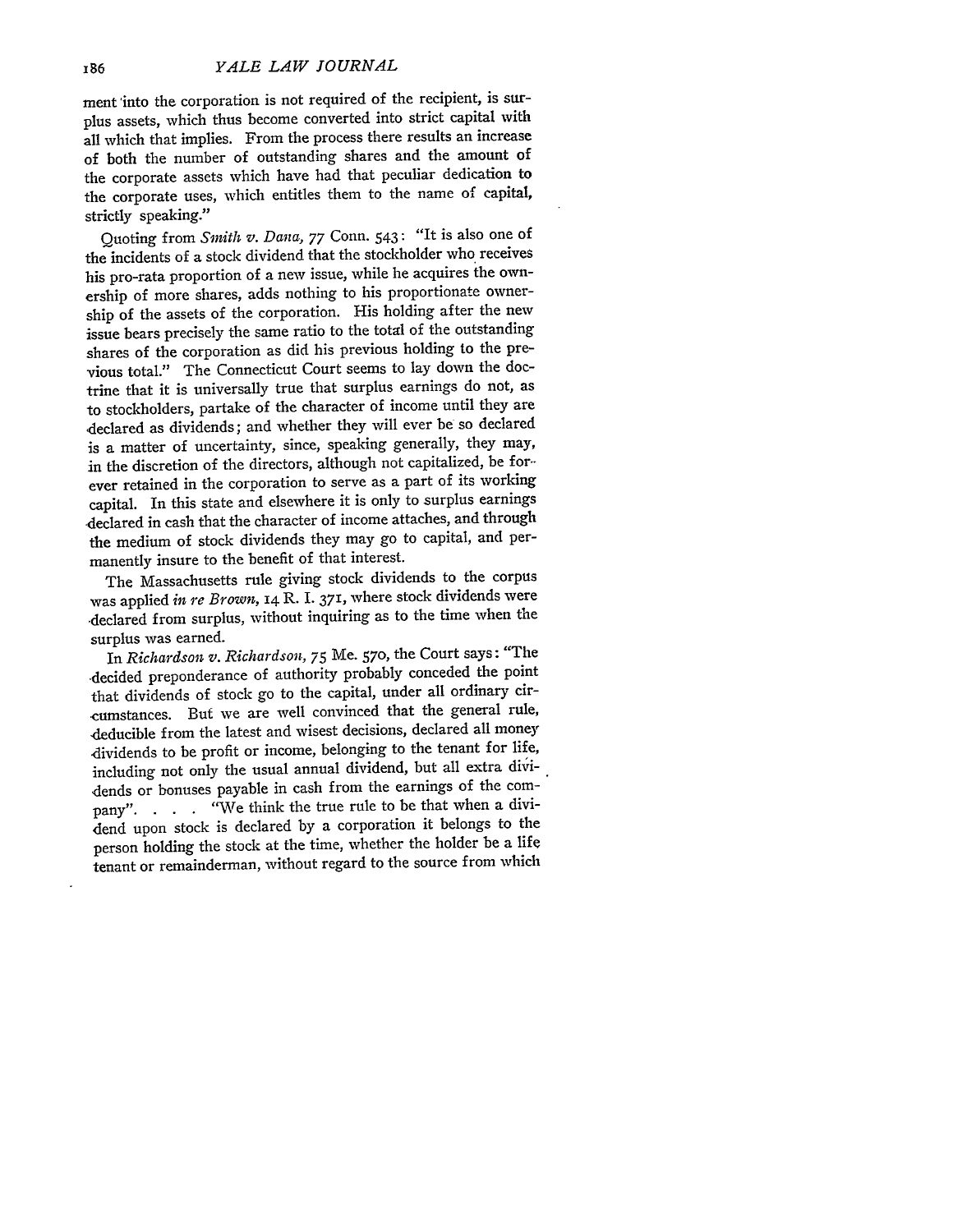or the time during which the profits and earnings divided were acquired by the company."

Some of the strongest cases following the Massachusetts rule have been decisions of the Supreme Court of Illinois. *(Billings et* al *v. Warren, 216* Ills. 281; *Bluin v. Gillett, 208* Ills. 473; *DeKoven et* al, *trustee, v. Alsop, et* al, **2o5** Ills. **309.)** The *DeKoven-Alsop* case holds that extraordinary cash dividends on stock owned by the testator, declared after his death, though earned during his life, were payable to the life tenant as income; that stock dividends declared after the death of the testator, who had devised his stock in trust to pay the income to the life tenant and the principal to a remainderman, were to be held for the benefit of the remainderman, whether the earnings which they represented accrued before or after the death of the testator.

The Pennsylvania rule ignores the character of the dividend as the criterion of the rights of the parties, but inquires as -to the time, relative to the inception of the life estate, covered by the accumulation of earnings from which the extraordinary dividends were declared, and, if it ascertains that the entire fund accumulated before the inception of the life estate, awards the entire dividend, whether stock or cash, to the corpus; and if the entire fund accumulated after the inception, and during the continuance of the life estate, awards the entire dividend to income; and if the fund accumulated partly before and partly after the inception of the life estate, apportions the dividend, whether stock or cash, between the life tenant and the remainderman. The first case in which the Pennsylvania rule was clearly announced was *Earp's Appeal,* 28 Pa. 368.

South Carolina is sometimes quoted as in line with the Pennsylvania rule citing *Cobb v. Fant,* 36 **S.** C. i, but it is not a precedent, because it is decided on the peculiar language of the trust deed involved in the case.

The dictum in *Earp's Appeal* is at variance with the language of the same court in *Moss' Appeal,* 83 Pa. 268, and was expressly disapproved in *Connolly's Estate,* 198 Pa. **137.** The Pennsylvania rule seems to have been followed, substantially, in New Hampshire *(Holbrook v. Holbrook, 74* N. H. **201),** in Maryland *(Thomas v. Gregg,* 78 Md. 545) and in New Jersey *(Lang v. Lang, 57* N. J. Eq. **325).**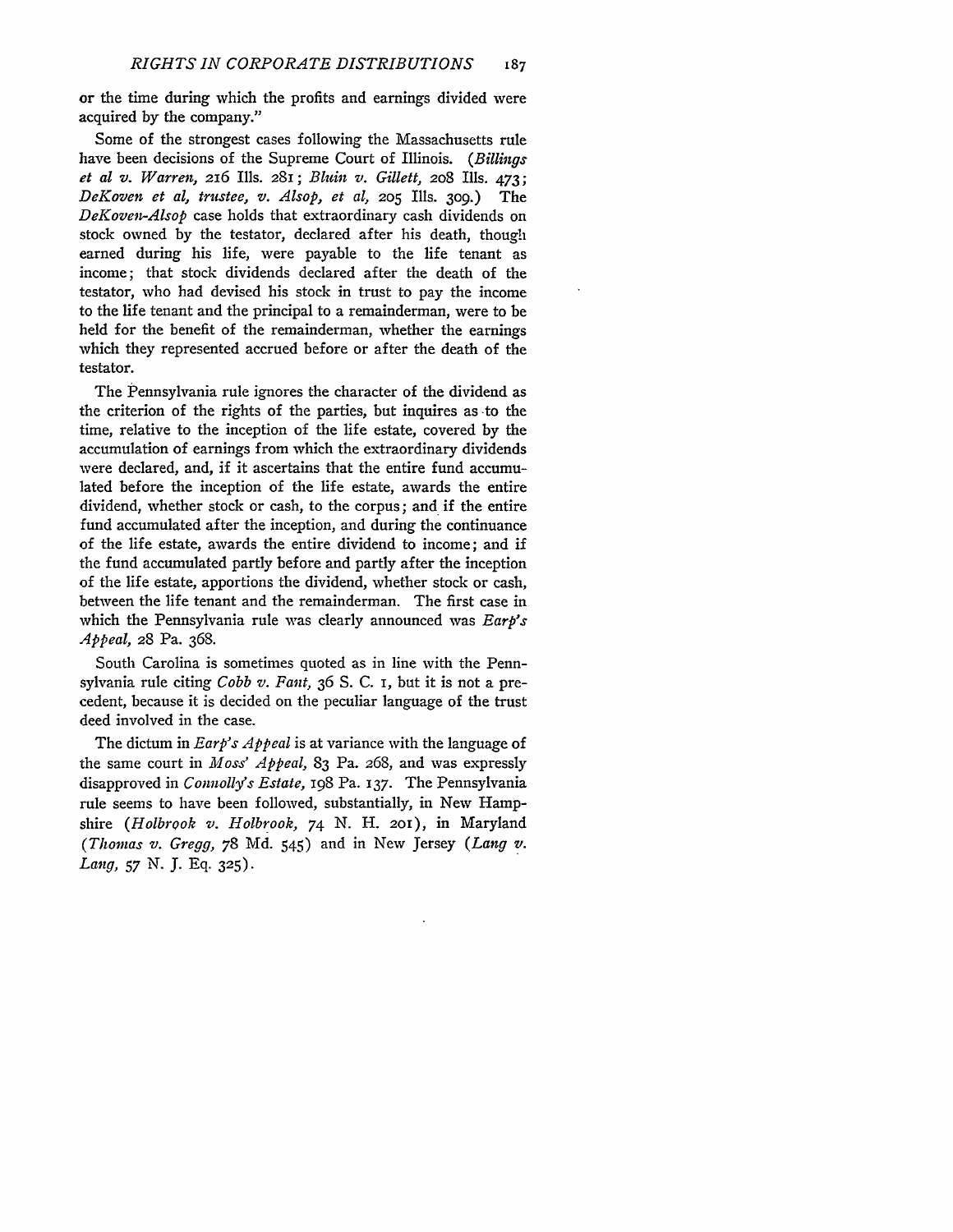The Kentucky rule disregards the character of the dividend as a criterion by which the respective rights of life tenant and remainderman are determined. It takes no account of the time relative to the inception of the life estate covered by the accumulation of the earnings out of which the dividend is declared, and repudiates the principle of apportionment. Thus, the Court, in *Hite v. Hite,* 93 Ky. **257,** held that a stock dividend representing earnings made by the corporation was income belonging to the life tenant, the settled rule being that dividends, whether stock or cash, are non-apportionable, and must be considered as accruing as of the date declared; and that, if the life tenancy has begun when a cash dividend is declared, it belongs to the life tenant, although it results in part from profits previously earned, and goes to him irrespective of the time when it is earned.

Properly understood, the New York rule follows the action of the corporation in distributing the stock. It differs from Pennsylvania and coincides with Kentucky in that it repudiates apportionment, and from the Massachusetts rule in that a stock dividend may go to the life tenant if the corporate action declaring it makes it a distribution of earnings rather than a capitalization of surplus.

Chester v. Buffalo Car Mfg. Co., 70 App. Div. 443, is based upon two general propositions: (i) That a corporation with a surplus of accumulated profits within the limits of good faith has the power either to distribute it as dividends, or to retain it and convert it into capital; (2) that the substance and intent of the action of the company, as evidenced by its treatment of the surplus, and its resolutions in issuing new stock against it, will be considered by, if they will not control, the courts, in deciding whether such issue is dividend, and hence income belonging to the life tenant or not; that, if the company pays money, or issues stock, as a distribution of the profits, it will ordinarily go to the life tenant; but if it issues stock as capital, and appropriates its surplus as an increase of the capital stock of the concern, such issue will be held to inure to the benefit of the remainderman.

The Iowa rule may be taken from *Kalbach v. Clark,* 133 Ia. .215, from which the following quotation is made: "We shall not attempt to review the cases cited in support of the different rules. He who cares to know the logic thereof may read. Our duty is performed when we establish a rule for this State which we believe is best sustained on principle and by authority. That rule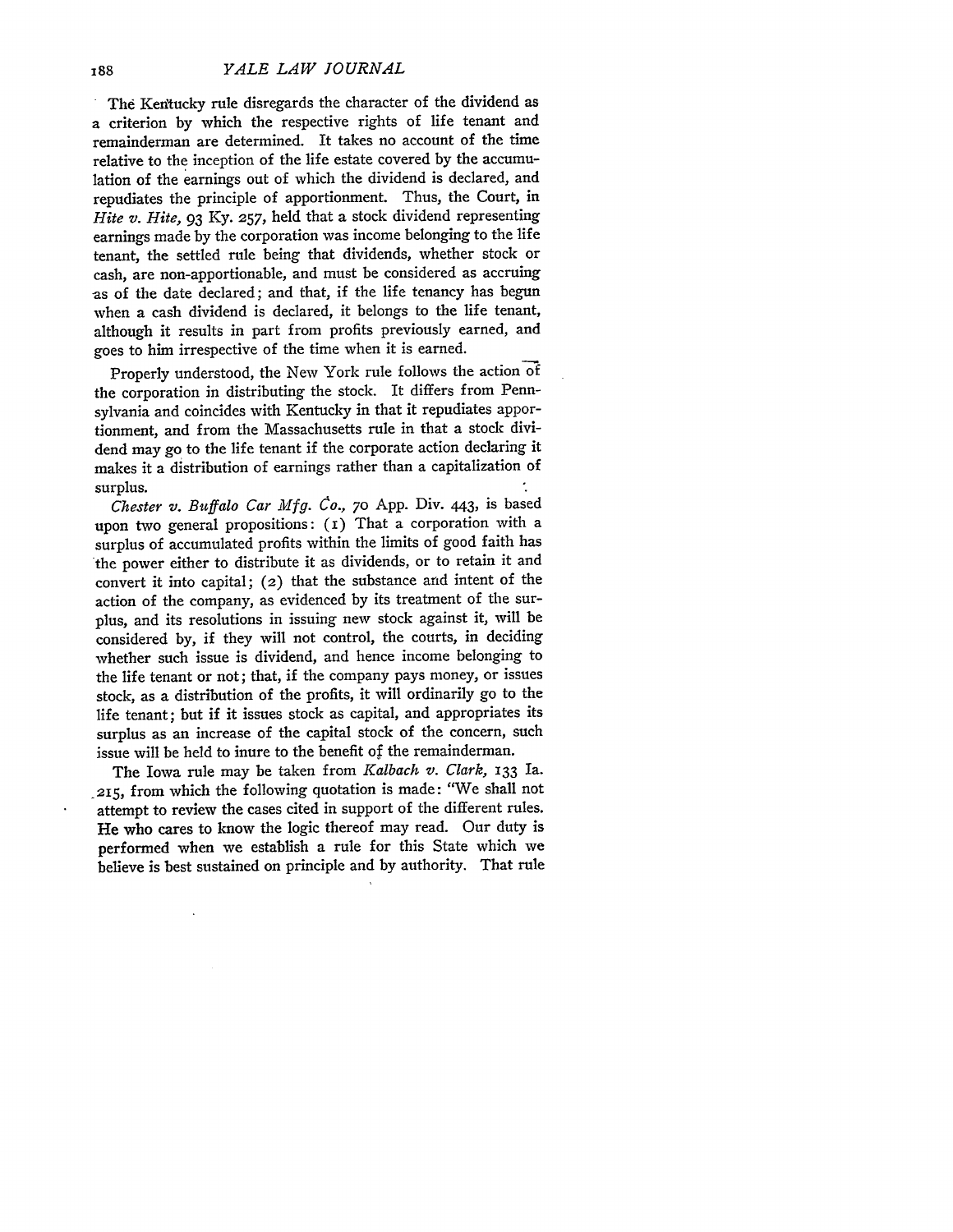more nearly approximates what is called the American than any other. Under it, we start with the notion that all pure dividends, whether in cash, or stock, or other property, are a part of the income, and, when declared, should go to the life tenant and not to the remainderman, as it is not a part of the corpus of the property, but a part of the income derived from the use and management thereof. Any dividends, so-called, presumptively belong to the life tenant, as they are, in the absence of a showing to the contrary, assumed to have been divided as profits. If, however, the so-called stock dividends represent the corporate capital-that is, represent nothing but the natural growth or increase in the value of the permanent property, so that there is merely a change in the form of ownership-such stock should go to the remainderman; for in such cases the dividend is a dividend of capital, representing simply an increase in the value of the physical property, good will, or other thing of tangible value."

The rule in Georgia is fixed **by** the Code, as follows: "The natural increase of the property belongs to the tenant for life. Any extraordinary accumulation of the corpus-such as the issue of new stock upon the share of an incorporated or joint-stock company-attaches to the corpus and goes with it to the remainderman." *Code of* I9io, Sec. No. 3667, recently construed in *Jackson v. Maddox,* **70 S. E.** Rep. **865.**

The leading case in Tennessee is *Pritchett v. Nashville Trust Co.,* 96 Tenn. 472. A life tenant is entitled to stock dividends declared from net earnings made after the respective rights of the life tenant and remaindermen have attached to corporate stock bequeathed to them. This case obliterates all distinction between cash dividends and stock dividends, ordinary dividends and extraordinary dividends, and capitalization of earnings. In this respect it antagonizes the Massachusetts rule and follows Pennsylvania. The question of apportionment was not involved. The case, however, turns on the resolutions under which these "dividends" were declared.

On Feb. 16, 1907, the Supreme Court of Tennessee decided the case of *Tubb v. Fowler, et* al, *99* **S.** W. Rep. 988. There the life tenant sought to force the executor to sell the stock, restoring its par value to the trust and paying to her the excess brought **by** reason of its share in the surplus and undivided profits, claiming the same, on the ground that it belonged to her as "income." The Court says: "Where a widow was entitled under her husband's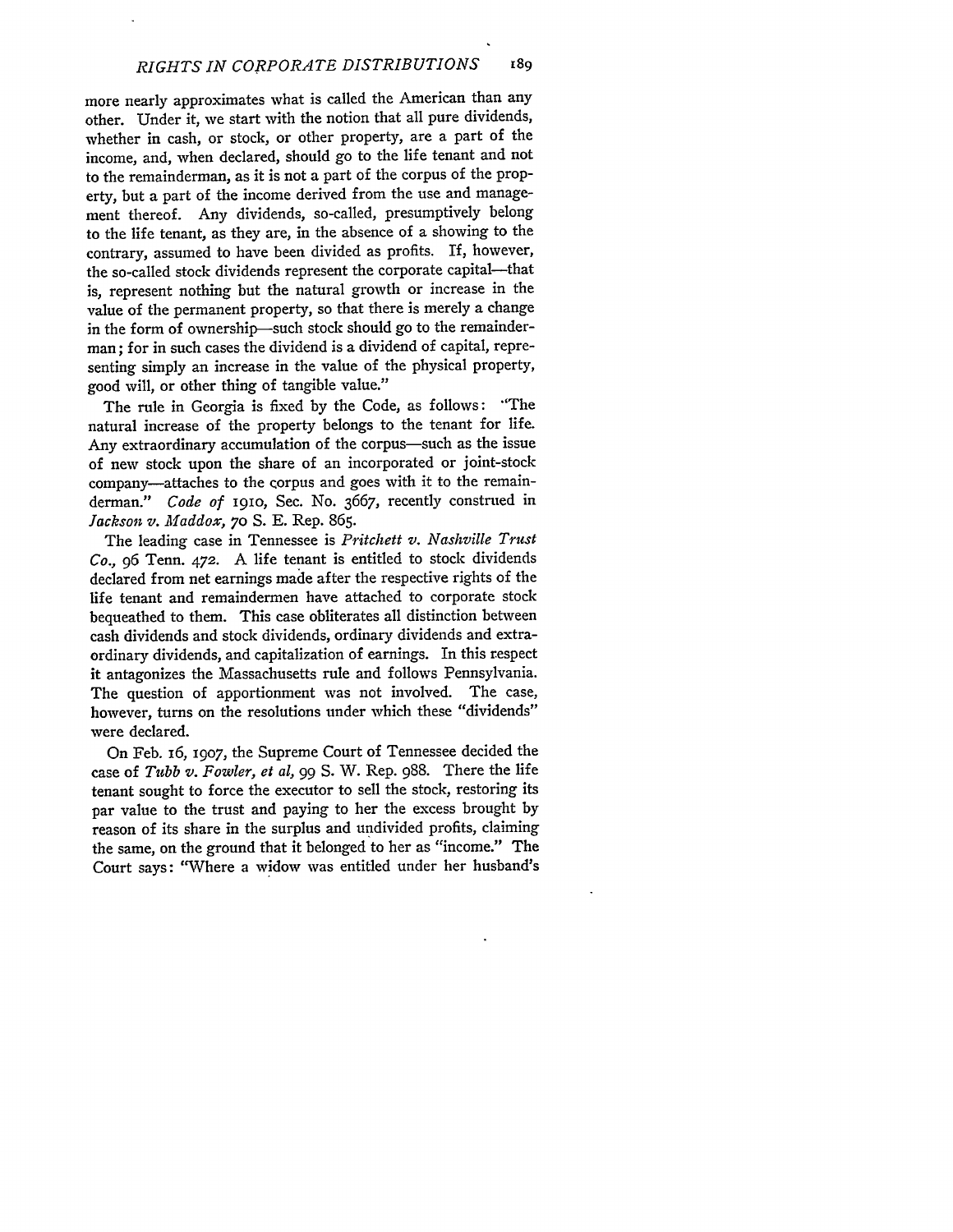will to the income of bank stock, the portion of surplus and undivided profits held by the banks apportionable to the shares could not be regarded as 'income.'"

The Supreme Court of the United States had occasion to consider the question in *Gibbons v. Mahon,* 136 U. **S.** 549, and in a lucid and convincing opinion enunciated what should rightfully be known as the "American Rule" on the subject. In the course of the opinion the Court said:

"The distinction between the title of a corporation, and the interest of its members or stockholders, in the property of the corporation, is familiar and well settled. The ownership of the property is in the corporation, and not in the holders of shares of stock. The interest of each stockholder consists in the right to a proportionate part of its property whenever dividends are declared by the corporation, during its existence under its charter, and to a like proportion of the property remaining upon the termination or dissolution of the corporation after payment of its debts. *Van Allen v. Assessors,* 3 Wall. 573, 584; *Delaware Railroad Tax,* 18 Wall. 206-230; *Tennessee v. Whitworth,* 117 **U.** S. 129, 136; *New Orleans v. Houston,* 119 U. **S. 265-277.**

"Reserved and accumulated earnings, so long as they are held and invested by the corporation, being part of its corporate property, it follows that the interest therein, represented by each share, is capital, and not income, of that share, as between the tenant for life and the remainderman, legal or equitable thereof.

"Whether the gains and profits of a corporation should be so invested and apportioned as to increase the value of each share of stock, for the benefit of all persbns interested in it, either for a term of life or of years, or by way of remainder in fee; or should be distributed and paid out as income, to the tenant for life or for years, excluding the remainderman from any participation therein, is a question to be determined by the action of the corporation itself, at such times and in such manner as the fair and honest administration of its whole property and business may require and permit, and by a rule applicable to all holders of like shares of its stock; and cannot, without producing great embarassment and inconvenience, be left open to be tried and determined by the courts as often as it may be litigated between persons claiming successive interests under a trust created by the will **of** a single shareholder, and by a distinct and separate investigation, through a master in chancery or otherwise, of the affairs and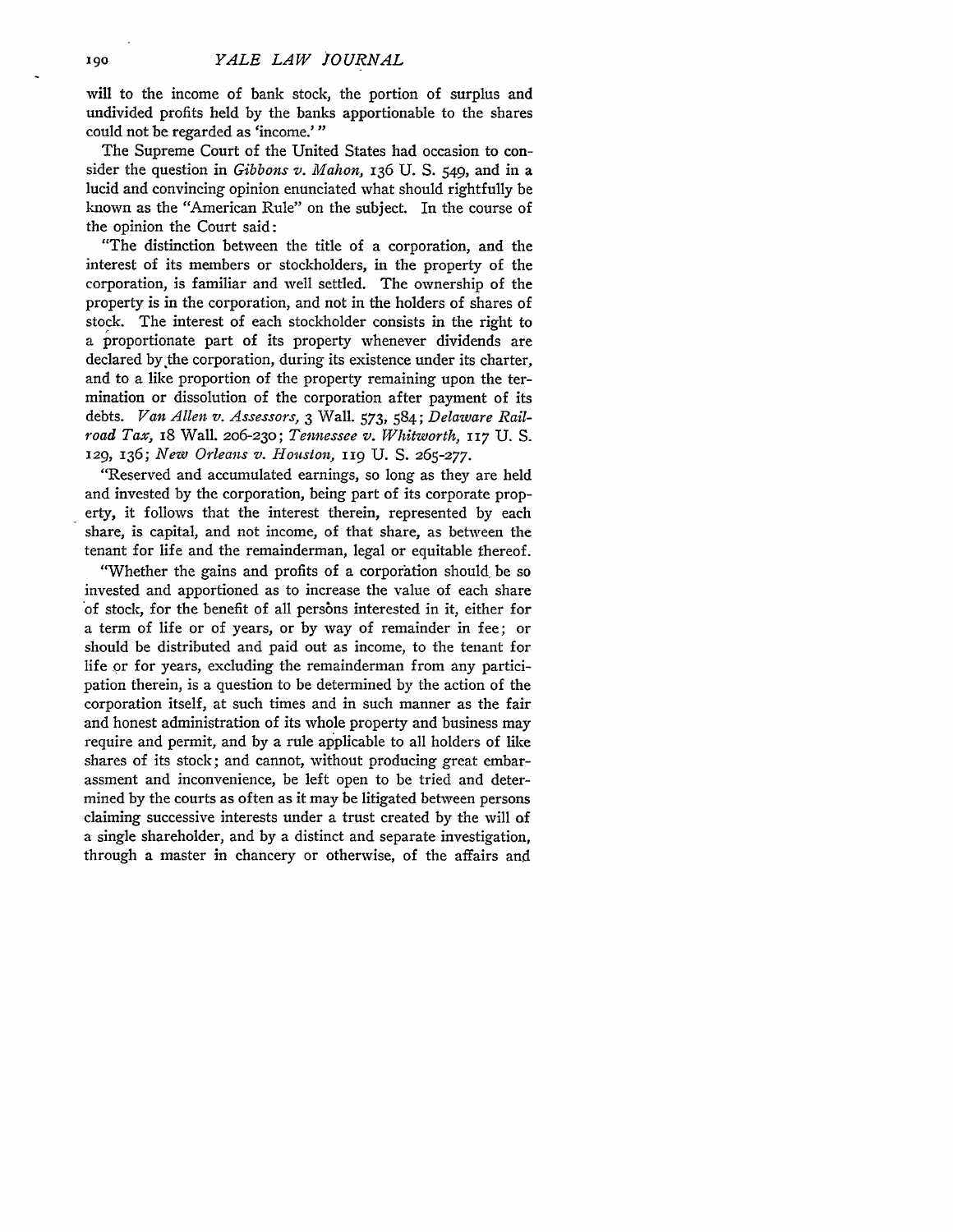accounts of the corporation, as of the dates when the provisions of the will of that shareholder take effect, and with regard to his shares only.

"A stock dividend really takes nothing from the property of the corporation, and adds nothing to the interest of the shareholders. Its property is not diminished and their interests are not increased. After such a dividend as before, the corporation has the title in all the corporate property; the aggregate interests therein of all the shareholders are represented by the whole number of shares; and the proportional interest of each shareholder remains the same. The only change is in the evidence which represents that interest, the new shares and the original shares together representing the same proportional interest that the original shares represented before the issue of new ones."

Whatever of confusion is noticeable in the decisions of the Courts may be traced to their failure always to bear in mind that the stockholder has no title to the assets of his corporation. The corporation, as a separate entity and a legally living person, not only owns its assets, but, within the bounds of good faith and in the exercise of business discretion ascertained and expressed through the media of its charter and by-laws, has absolute power to dictate whether they shall be permanently capitalized or periodically distributed. If a minority only short of a majority is without power to control such action, much less can a single stockholder through the instrumentality of his will effect such a result.

It is a fallacy to argue that surplus is income because derived from earnings which should have been paid out to stockholders as earned, and that when finally transformed into capital stock, *xeo nomine,* the certificates representing it should be treated as income and turned over to the stockholders. The fallacy of this argument is fundamental. Surplus is never anything but capital. Year by year, as the directors take under consideration the declaration of dividends, they must ascertain whether the business of the corporation is increasing-the earnings increasing-the investments increasing,-and they may find everything increasing except the capital stock. If it is a healthful and successful corporation, they will inevitably find these things. If all the earnings are segregated, reduced to cash, paid out as made, the increase bulging out on every side must stop. The surplus would never accumulate, and for the best of all reasons-it would not be ,earned. One cannot eat a cake and have it, too.